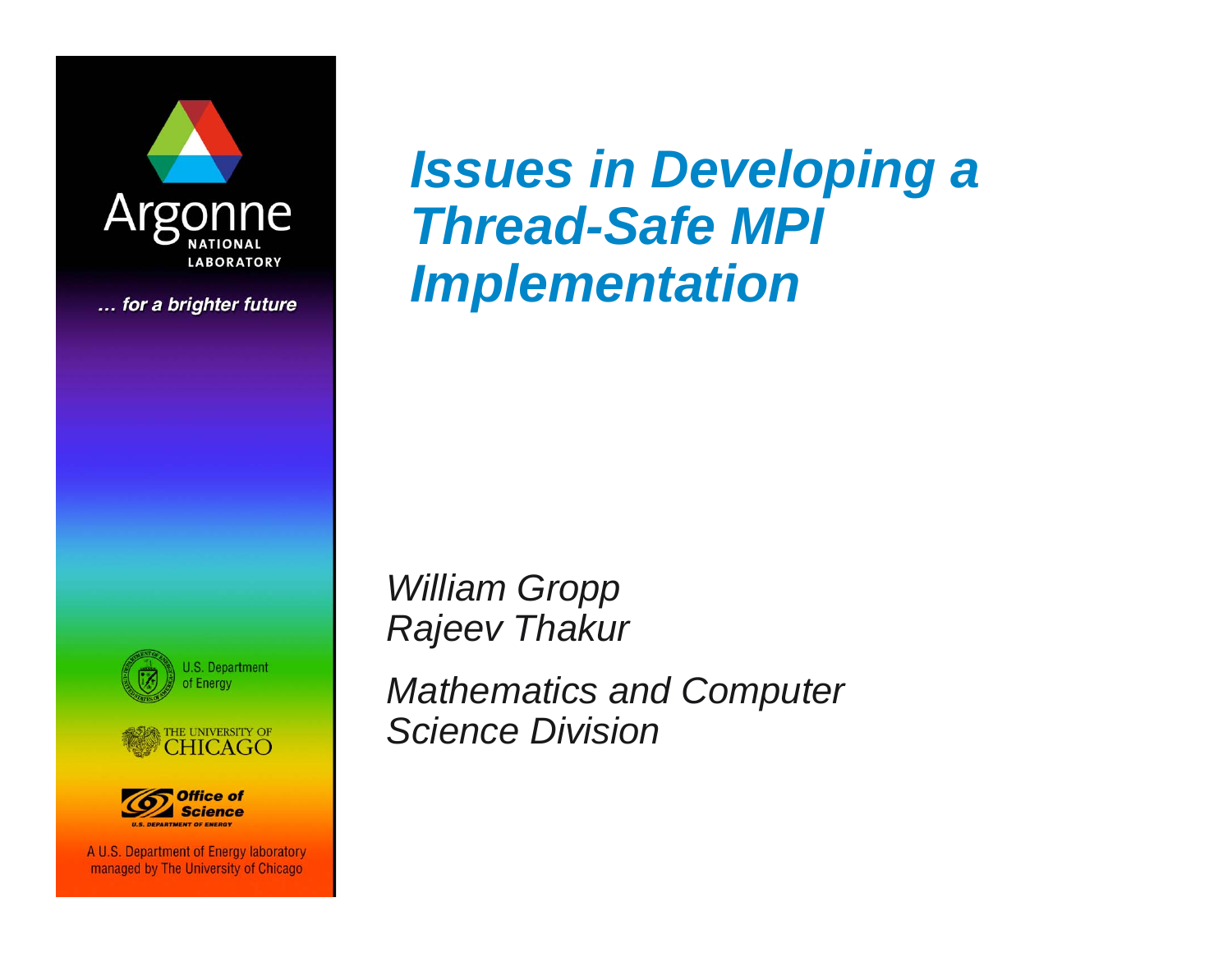# *MPI and Threads*

- MPI describes parallelism between *processes*
- **MPI-1** (the specification) is thread-safe
	- This means that the design of MPI has (almost) no global state or other features that prevent an MPI *implementation* from allowing multiple threads to make MPI calls
	- $-$  An example is the convenient concept of a "current message" or "current buffer"
		- *MPI's datatype pack/unpack routines provide a thread-safe alternative*
- *Thread* parallelism provides a shared-memory model within a process
- **NPI** specifies that MPI calls can only block their thread
- **OpenMP and POSIX threads (pthreads) are common** 
	- OpenMP provides convenient features for loop-level parallelism

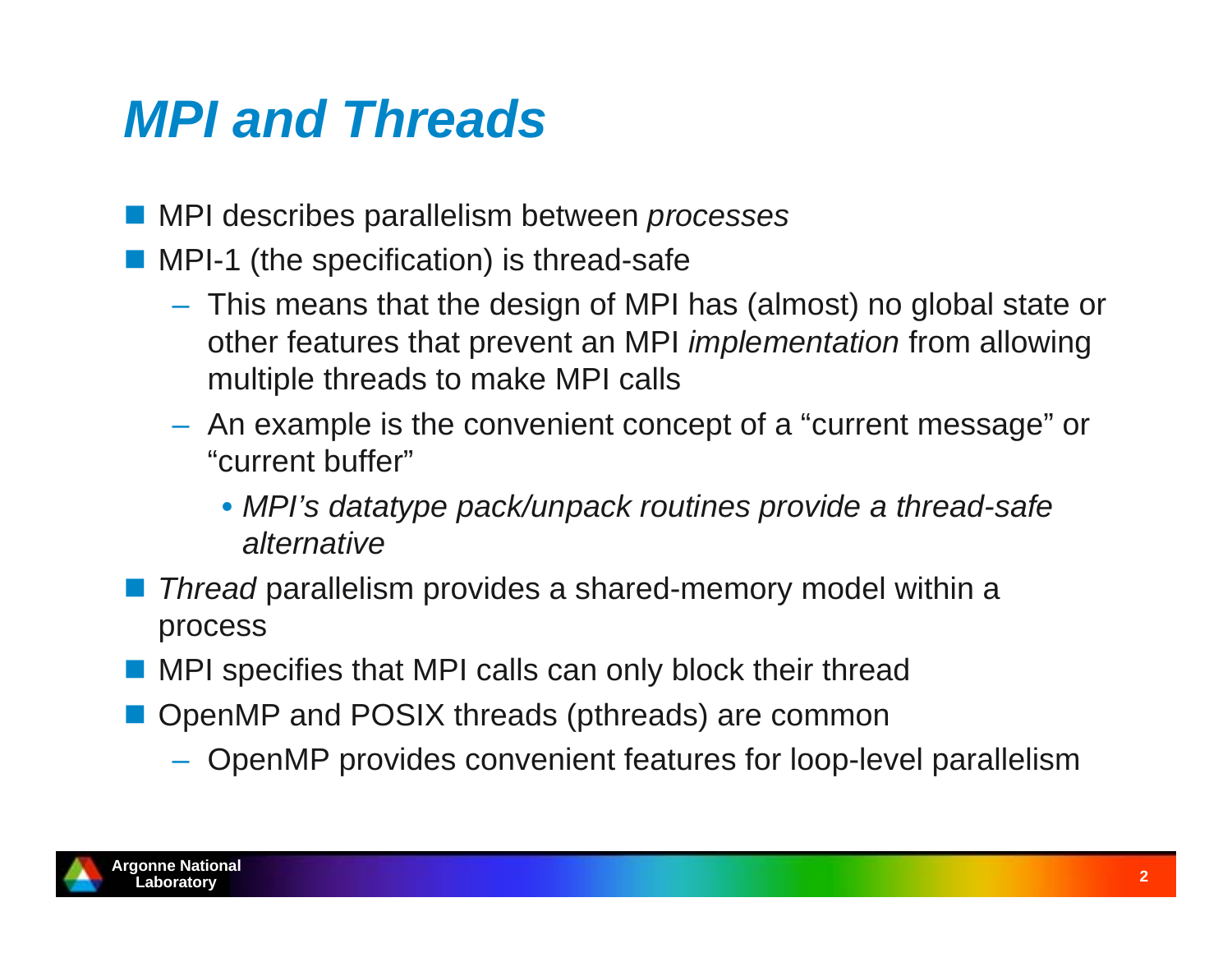### *MPI-2 Thread Modes*

- MPI-2 introduced 4 modes:
	- MPI\_THREAD\_SINGLE One thread (MPI\_Init)
	- MPI\_THREAD\_FUNNELED One thread making MPI calls
	- MPI\_THREAD\_SERIALIZED One thread at a time making MPI calls
	- MPI\_THREAD\_MULTIPLE Free for all
- Use with MPI\_INIT\_THREAD(argc,argv,required,&provided)
- Not all MPI implementations are thread-safe
	- $-$  Thread-safety is not free
	- If it was, there would be no xlf\_r etc.
- Most MPI-1 implementations provide MPI\_THREAD\_FUNNELLED when linked with other thread libraries (e.g., thread-safe mallocs).
- Coexist with compiler (thread) parallelism for SMPs
- **MPI** could have defined the same modes on a communicator basis (more natural, and MPICH2 may do this through attributes)

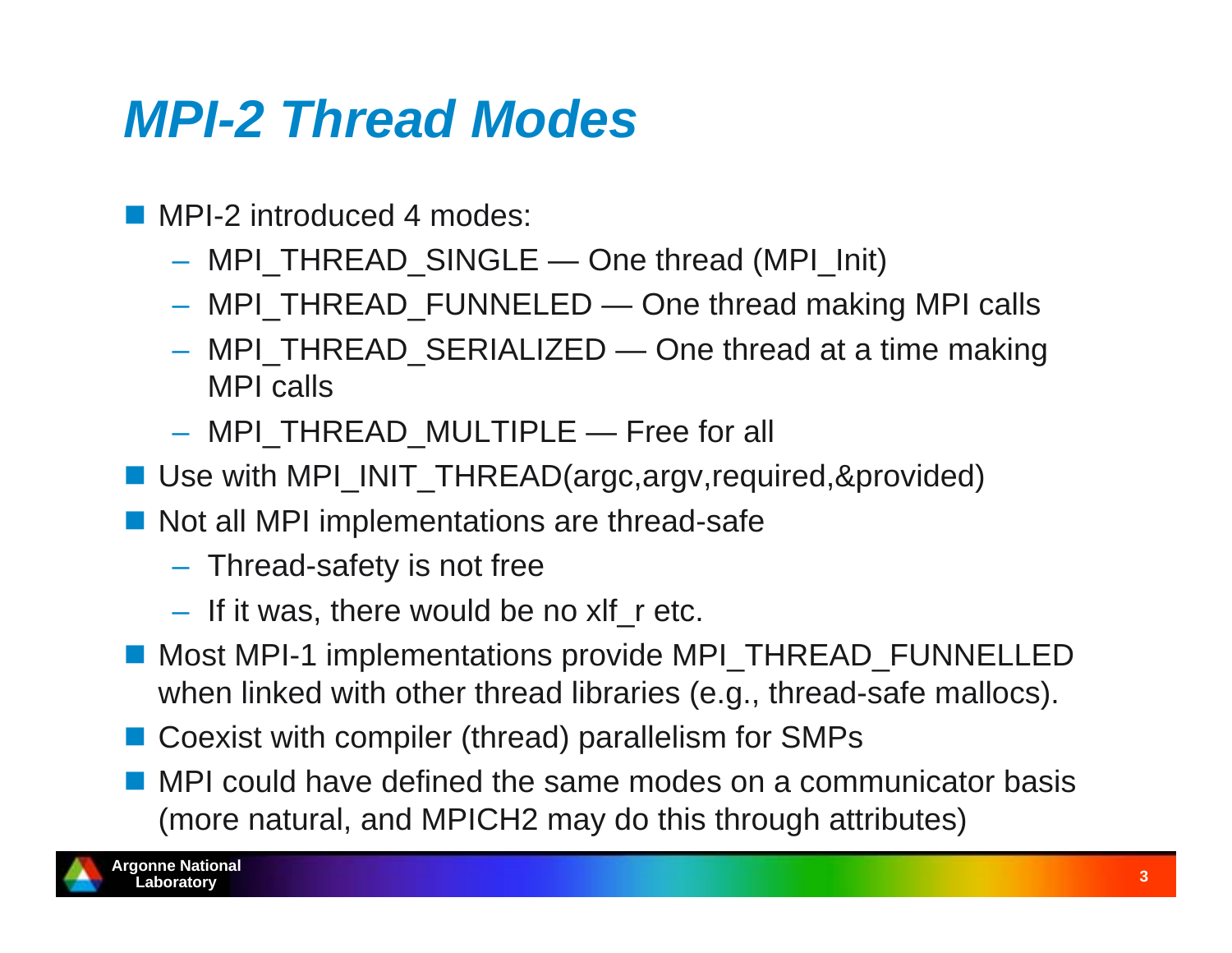# *Making an MPI Implementation Threadsafe*

■ Can you lock around each routine (synchronized in Java terms)?

- No. Consider a single MPI process with two threads T0: MPI\_Ssend( itself ) T1: MPI\_Recv(itself)
- The MPI spec says that this program must work, but if each routine holds a lock, the program will deadlock

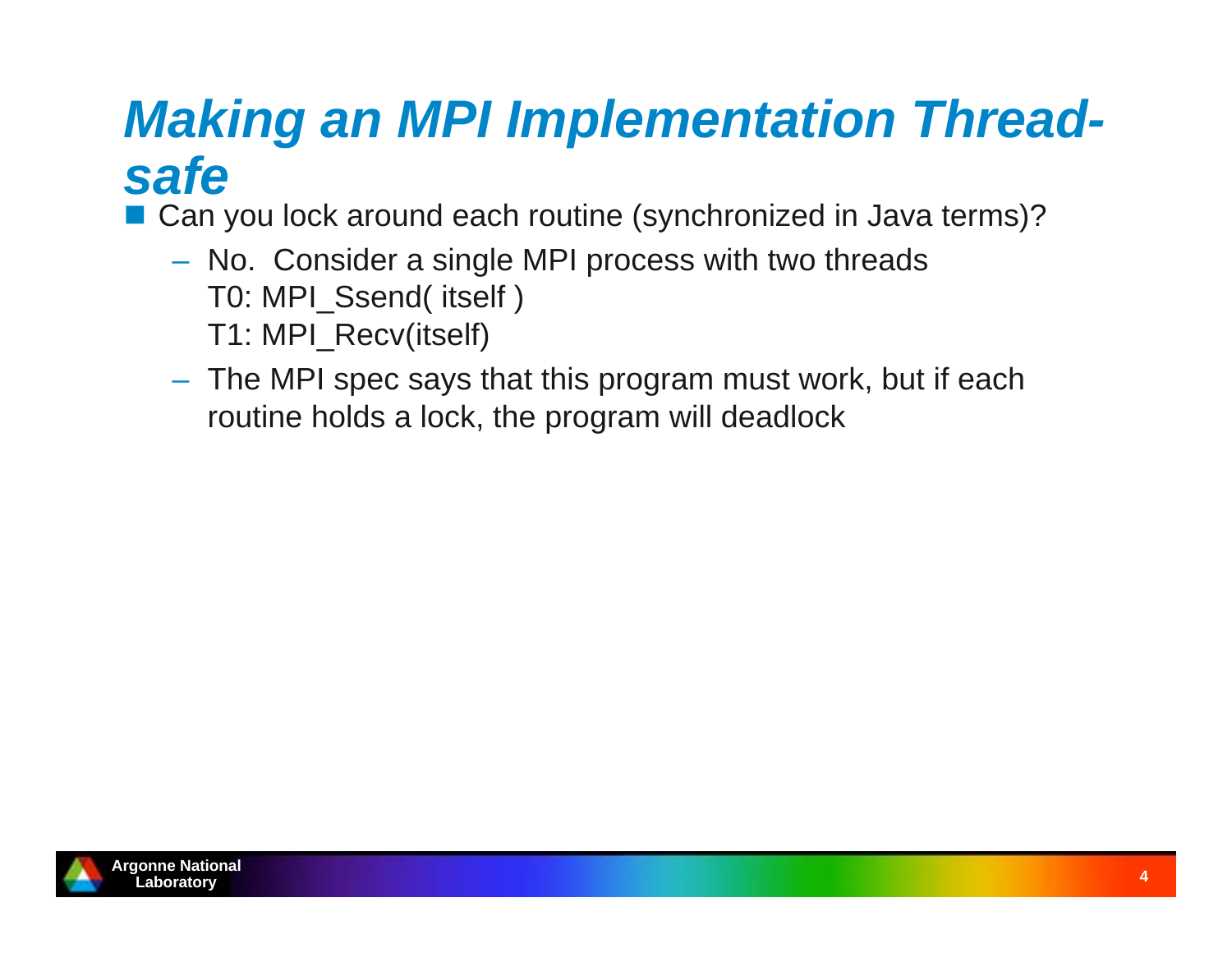#### *Can you lock around just the communication routines?*

- That is, can you implement something like this:
	- – MPI\_Recv( … )
		- … various setup stuff
		- lock(communication)
		- if communication would block, release lock and require once communication completes before proceeding
		- unlock(communication)
		- … various finishing stuff
- F Not in general. Replace the MPI\_Recv with MPI\_Irecv:
	- MPI\_Irecv( …, datatype, …, communicator, &request ) … various setup stuff lock(communication) release if necessary unlock(communication) … various finishing stuff
- F The problem is with the datatype and communicator. If the MPI Irecy did not match the message, then it left a "posted" receive in a queue that will be matched later by an arriving message
	- Processing this message requires using the datatype and communicator
	- MPI uses reference count semantics on these objects, implicitly incrementing the reference count in the MPI\_Irecv
	- This ref count must be atomically updated (as in the first thread example)

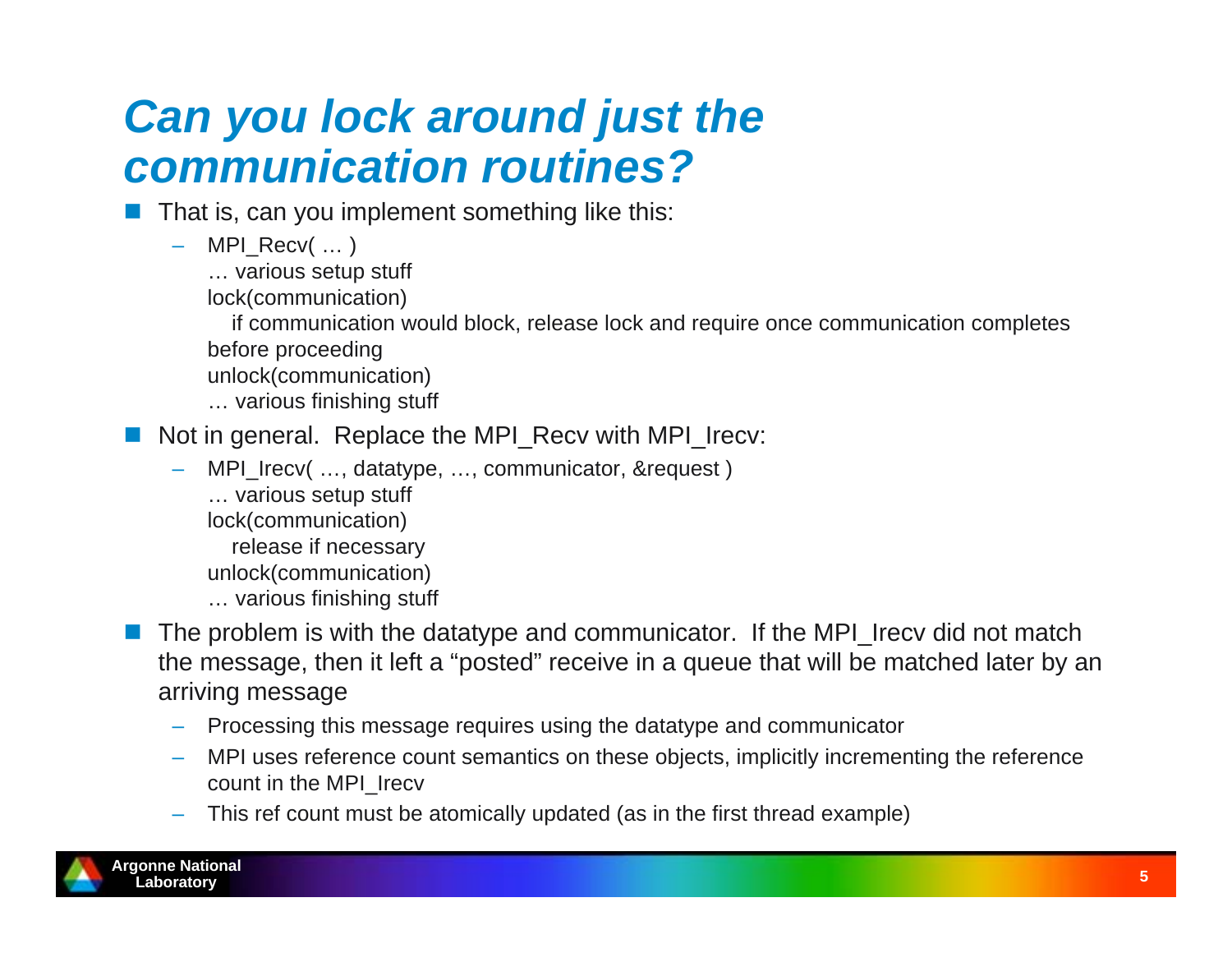# *What you can do*

■ Coarse Grain

- Use the one-big-lock approach, but be sure to release/re-acquire it around any blocking operation
- Don't forget to use the lock around any update of data that might be shared
- **Fine Grain** 
	- $-$  Identify the shared items and ensure that updates are atomic
	- $-$  Benefit: You may be able to avoid using locks
	- Cost: There is more the think about and there can be "dining philosopher" deadlocks if more than one critical section must be acquired at a time
	- What are the items for MPI?
		- *We've looked at the ~305 functions and MPI and found the following classes:*

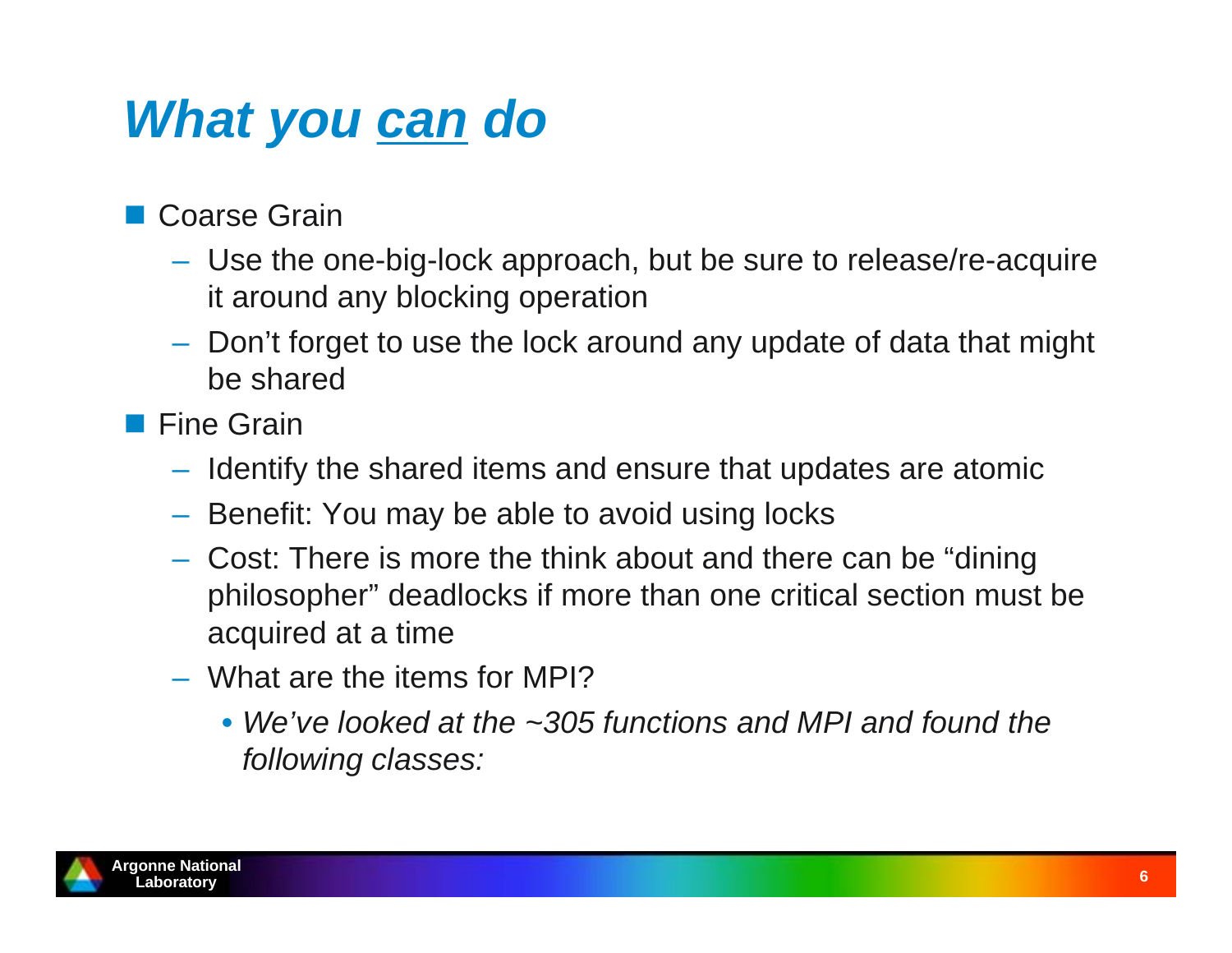### *Thread Safety Needs of MPI Functions*

- **None**: The function has no thread-safety issues Examples: MPI\_Address, MPI\_Wtick
- **Access Only**: The function accesses fixed data for an MPI object, such as the size of a communicator. This case differs from the ``None'' case because an erroneous MPI program could free the object in a race with a function that accesses the read-only data. Examples: MPI\_Comm\_Rank, MPI\_Get\_count.
- **Allocate**: The function allocates an MPI object (may also need memory allocation such as with malloc). Examples: MPI\_Send\_init, MPI\_Keyval\_create.
- **Own:** The function has its own thread-safety management. Examples: MPI\_Buffer\_attach, MPI\_Cart\_create.
- **Other**: Special cases. Examples: MPI\_Abort and MPI\_Finalize.

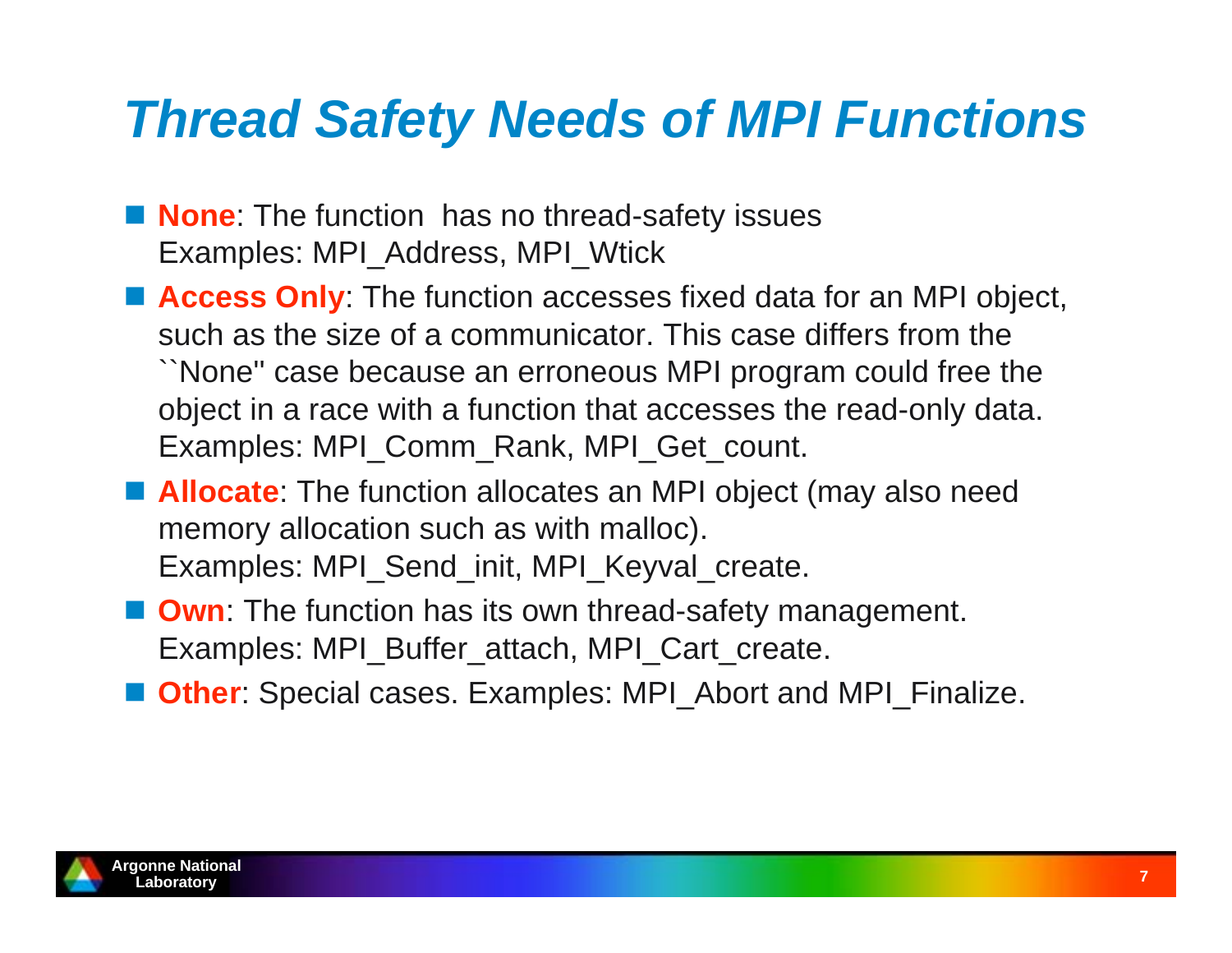# *Thread Safety Needs of MPI Functions*

**Update Ref**: The function updates the reference count of an MPI object.

Examples: MPI\_Comm\_group, MPI\_File\_get\_view

■ Comm/IO: The function needs to access the communication or I/O system in a thread-safe way. This is a very coarse-grained category but is sufficient to provide thread safety. Examples: MPI\_Send, MPI\_File\_read

■ **Collective**: The function is collective. MPI requires that the user not call collective functions on the same communicator in different threads in a way that may make the order of invocation depend on thread timing (race). The communication part of the collective function is assumed to be handled separately through the communication thread locks.

Examples: MPI\_Bcast, MPI\_Comm\_spawn

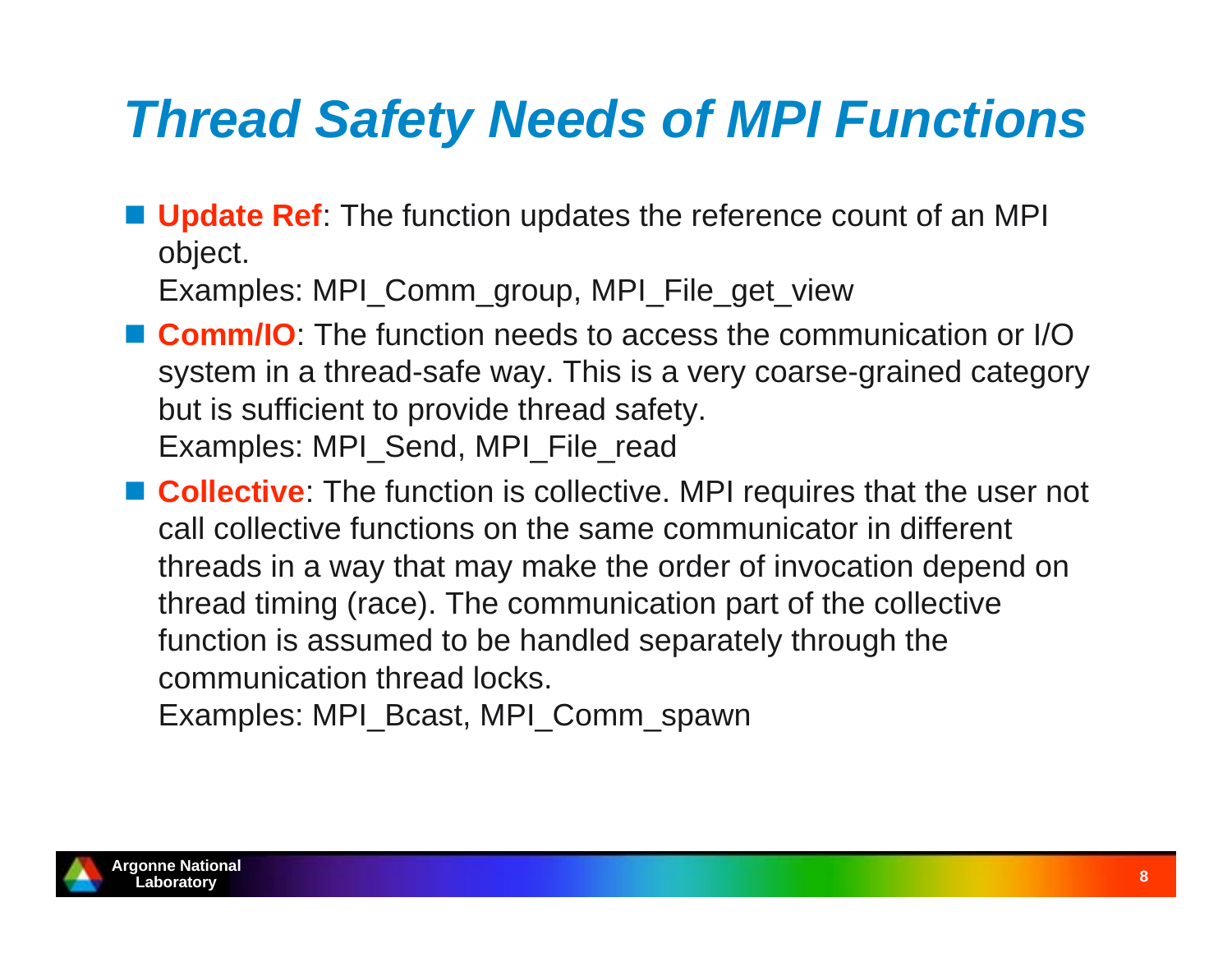# *Thread Safety Needs of MPI Functions*

- **Read List**: The function returns an element from a list of items, such as an attribute or info value. Examples: MPI\_Info\_get, MPI\_Comm\_get\_attr.
- Update List: The function updates a list of items that may also be read. Multiple threads are allowed to simultaneously update the list, so the update implementation must be thread safe. Examples: MPI\_Info\_set, MPI\_Type\_delete\_attr.

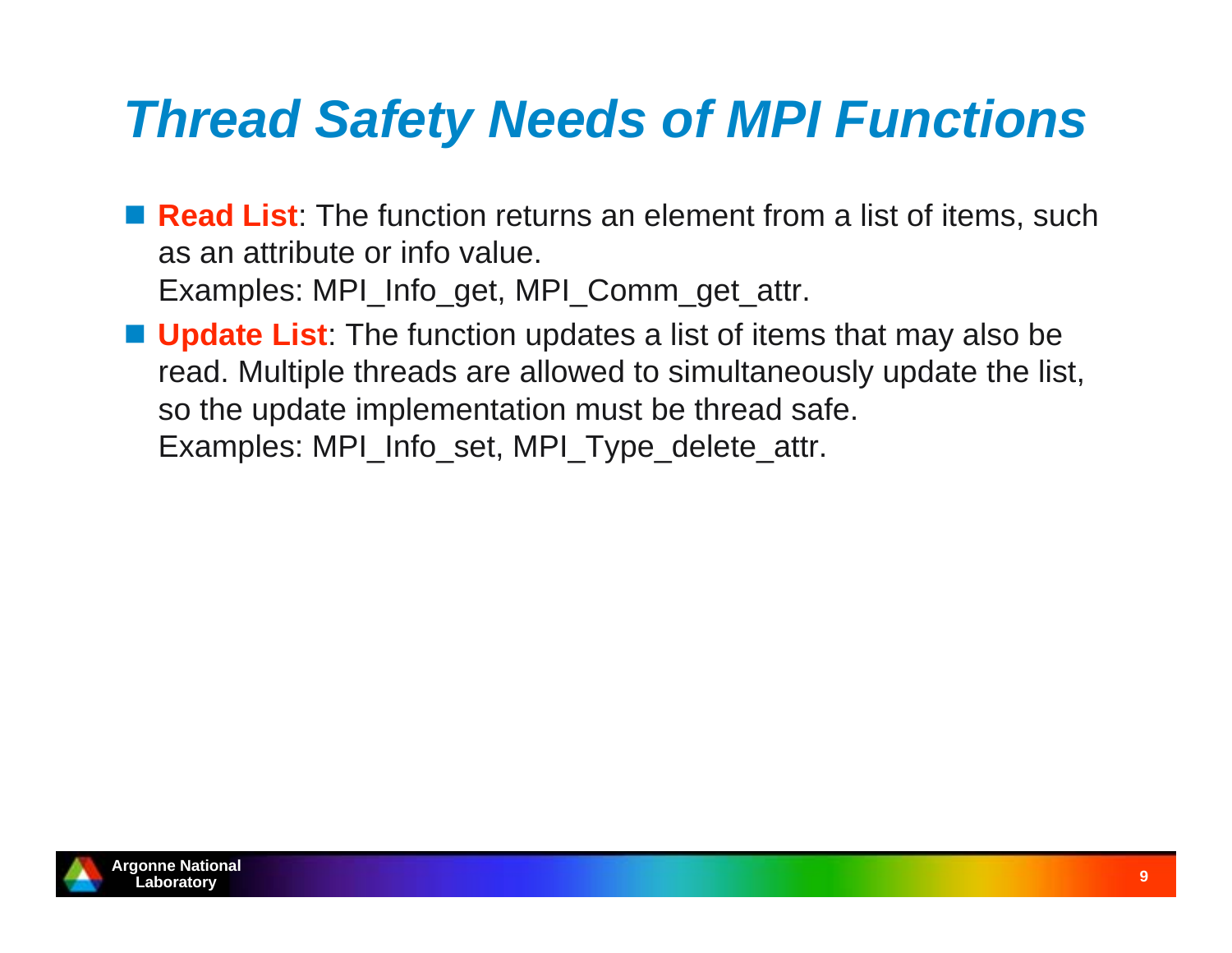# *Other Issues*

#### Thread-Private Memory

 Values that are global to a thread but private to that thread are sometimes needed. In MPICH2, these are used to implement a "nesting" level (used to ensure that the correct error handling routine is called if the routine is used in a nested fashion within the MPI implementation) and for performance and debugging statistics.

#### **Memory consistency**

 When heavy-weight thread lock/unlocks (and related critical sections or monitors) are not used, the implementation must ensure that the necessary write ordering is enforced and that values that the compiler may leave in register are marked volatile

#### $\blacksquare$  Thread failure

 A major problem with any lock-based thread-safety model is defining what happens when a thread fails or is canceled (e.g., with pthread\_cancel).

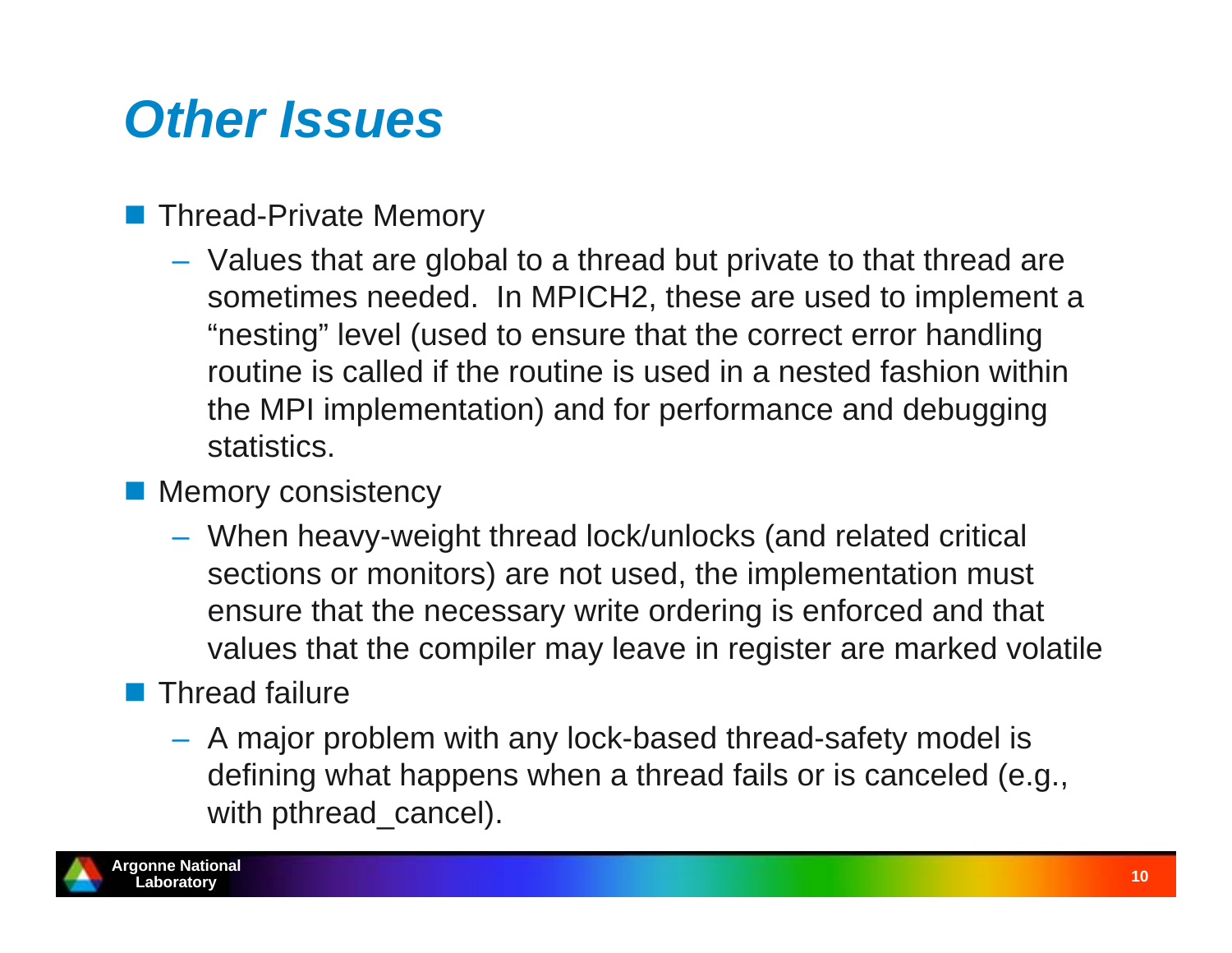# *Other Issues con't*

- **Performance and code complexity** 
	- The advantage of the "one big lock" is its (relative) simplicity
	- $-$  It serializes MPI function execution among threads, potentially impacting performance.
	- $-$  Fine grain locks avoid (much of) the serialization, but at added complexity. In addition, they can be *more* costly if a routine must acquire multiple fine grain locks rather than a single coarse grain lock
- **Thread scheduling** 
	- Should a thread busy wait or let the OS (or another thread) schedule it? Can condition variables be used? A problem is not all events may wake up a thread, particularly when low-latency shared memory is being used between processes.
- What level of thread support should an MPI implementation provide?
	- Performance matters…

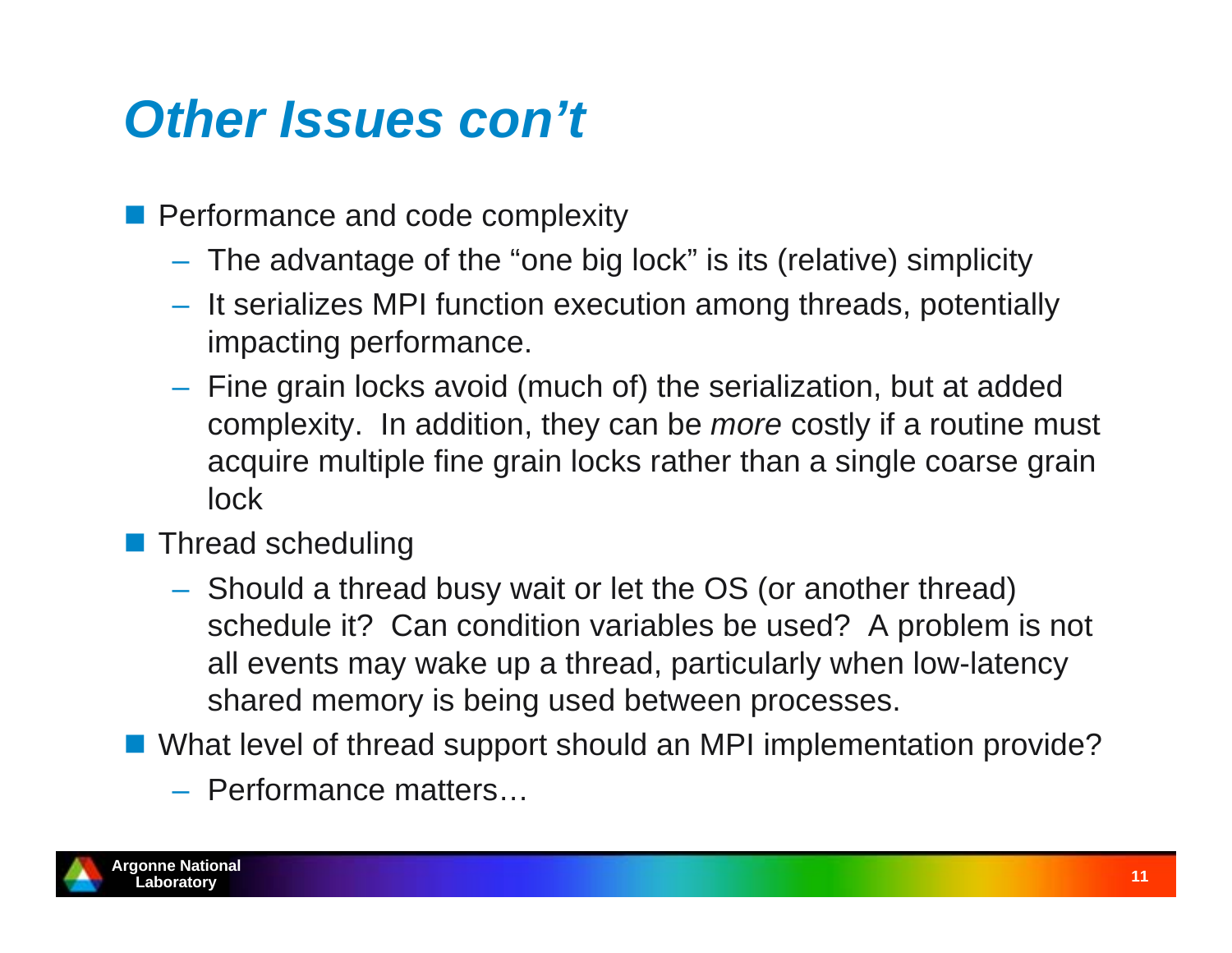# *Performance Issues with Threads*

- MPI\_THREAD\_SINGLE
	- No thread-shared data structures in program. All operations proceed without locks
- **MPI\_THREAD\_FUNNELLED** 
	- MPI data structures do not need locks, but other operations (e.g., system calls) must use thread-safe versions.
- MPI\_THREAD\_SERIALIZED
	- Almost like MPI\_THREAD\_FUNNELLED, except some MPI operations may need to be completed before changing the thread that makes MPI calls
- **MPI\_THREAD\_MULTIPLE** 
	- All MPI data structures need locks or other atomic access methods
- What are the performance consequences of these thread levels? Just how much does THREAD\_MULTIPLE cost?

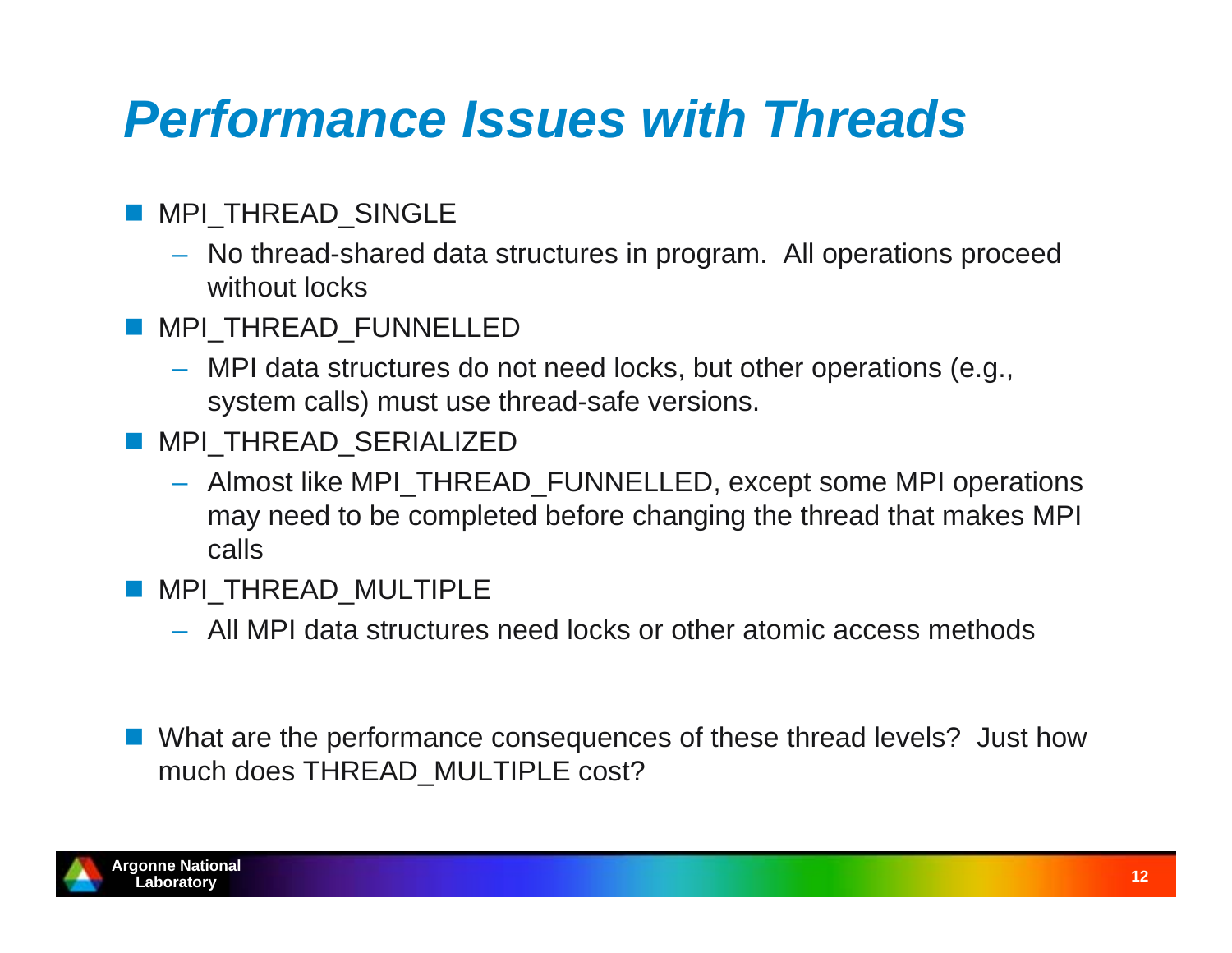# *Thread Overhead in MPICH2*



- Ch3:sock (sockets communication only, using TCP, on a single SMP (OS can optimize communication
- Mpptest (ping-pong latency test)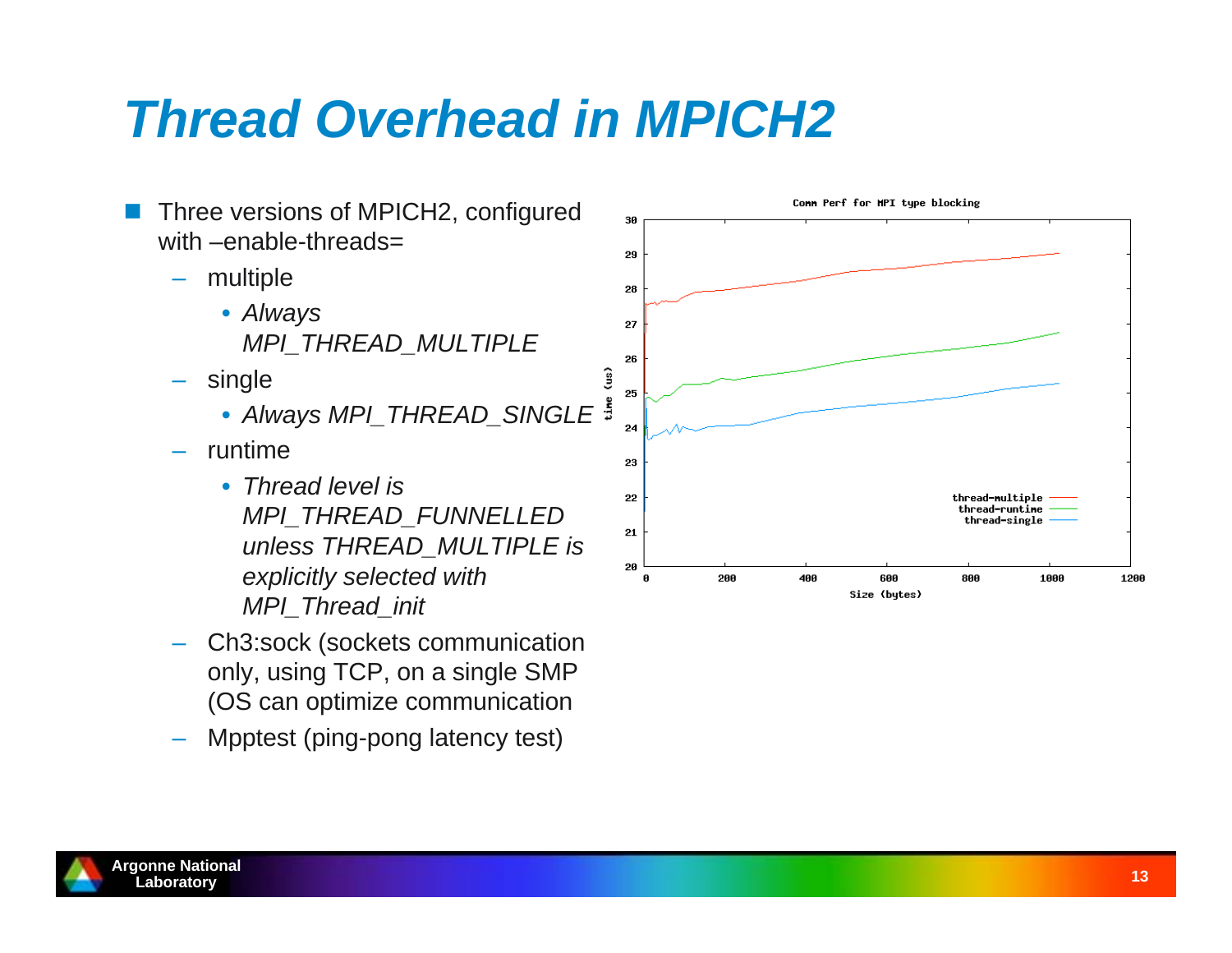# *What you've forgotten*

- Collective communications operations
	- $-$  Performed on a group of processes described by a *communicator*
- In a typical MPI implementation, all processes in a communicator share a *context id*, typically implemented as an integer value. All processes must agree on this value
	- $-$  (Other implementations are possible, but this is the easiest, most scalable choice)
- **Service Service**  Determining this context id requires an agreement among the processes

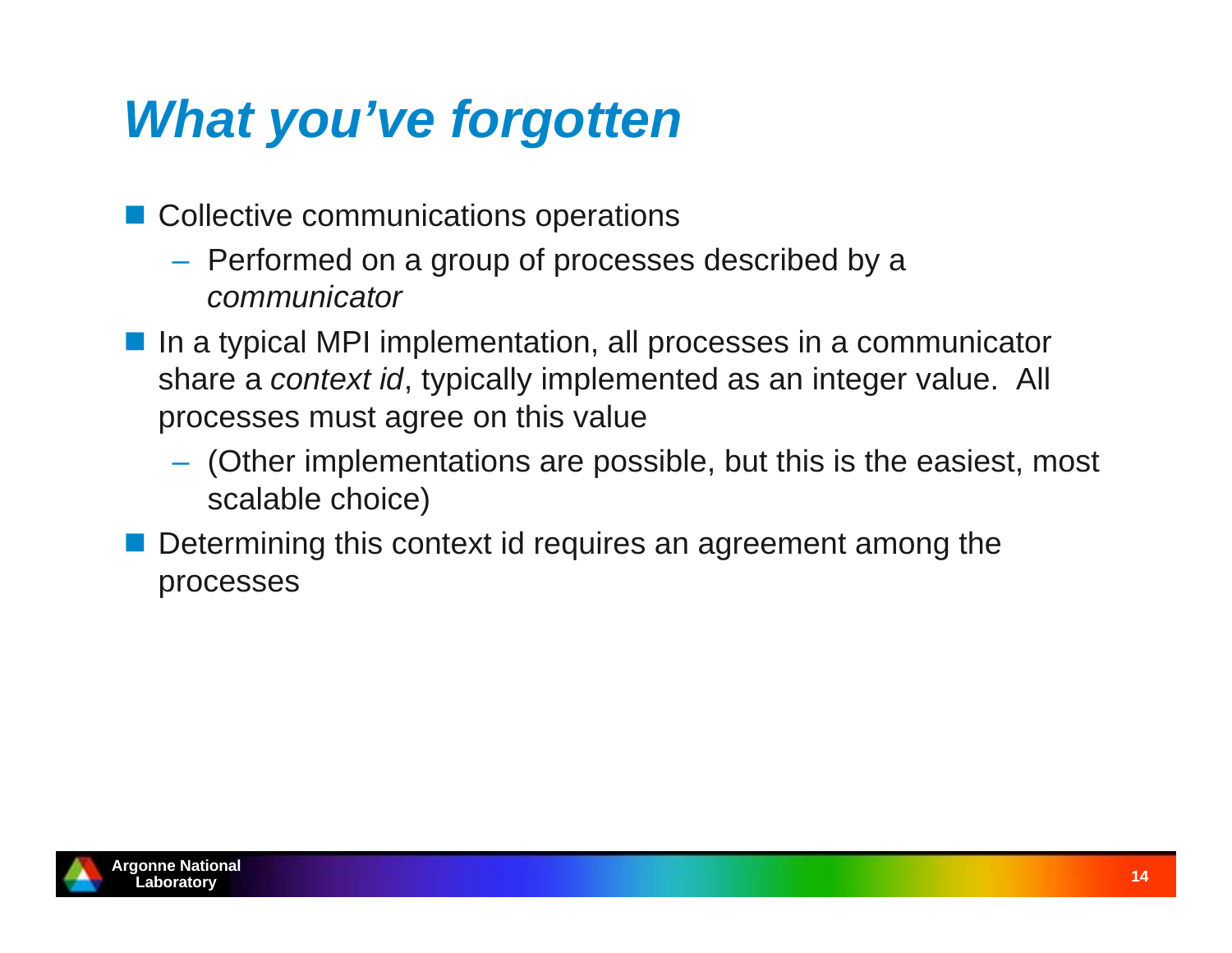# *Consider MPI\_Comm\_dup*

- Comm\_dup simply creates a copy of a communicator with a new context id
	- Used to guarantee message separation between modules
	- All processes in the input communicator must call (and follow collective semantics)
- **A** simple algorithm (for the single threaded case):
	- $-$  Each process duplicates the data structure representing the group of processes (shallow dup; increment reference count)
	- All participating processes perform and MPI\_Allreduce on a bit mask of available context id values, using MPI\_BAND (bitwise AND), using the original (input) communicator

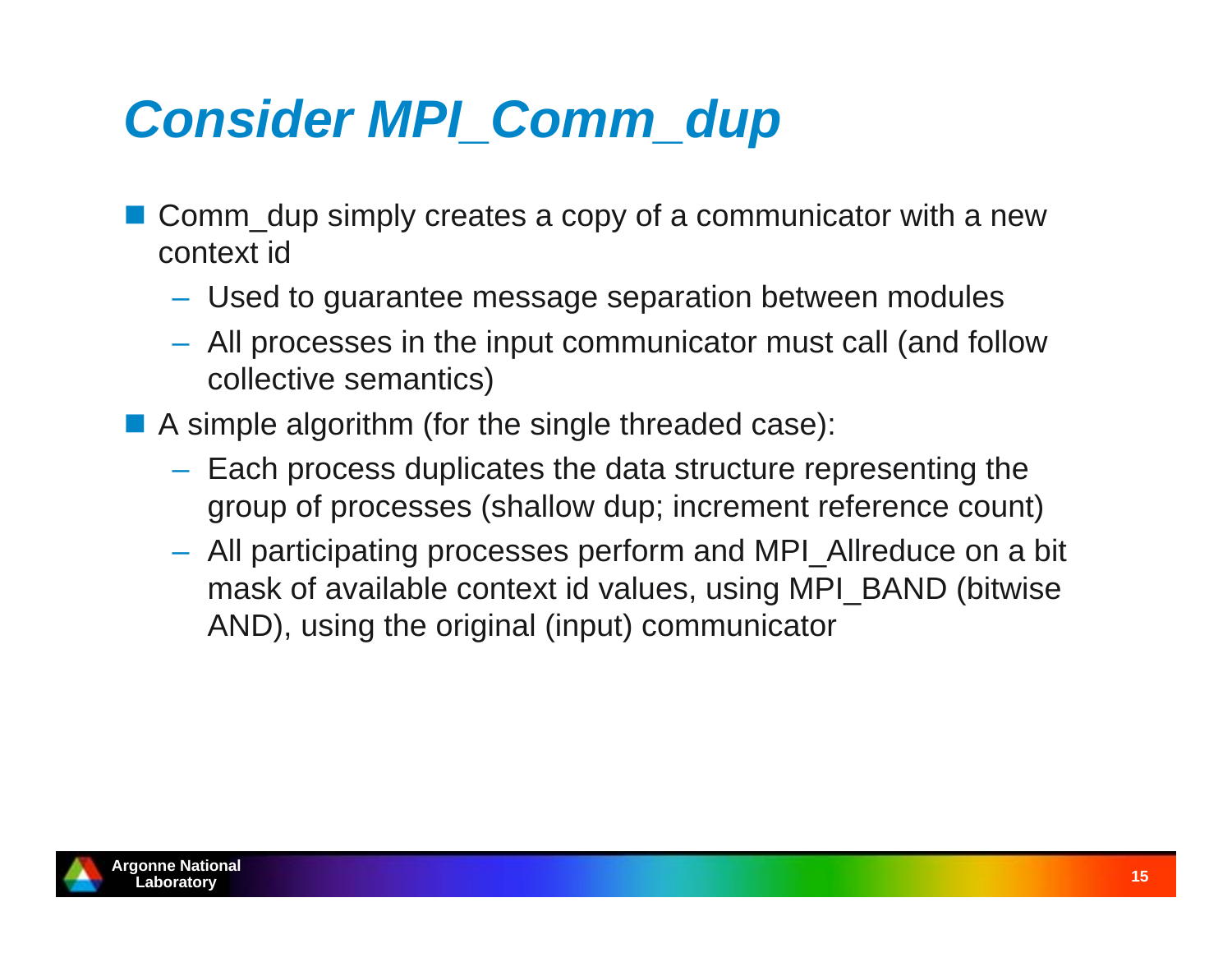#### *What can go wrong in the multithreaded case*

■ Consider this case with two processes, each with two threads, each doing an MPI\_Comm\_dup on two communicators



All four threads (both new communicators) get the *same* context id. We clearly need to atomically update the mask.

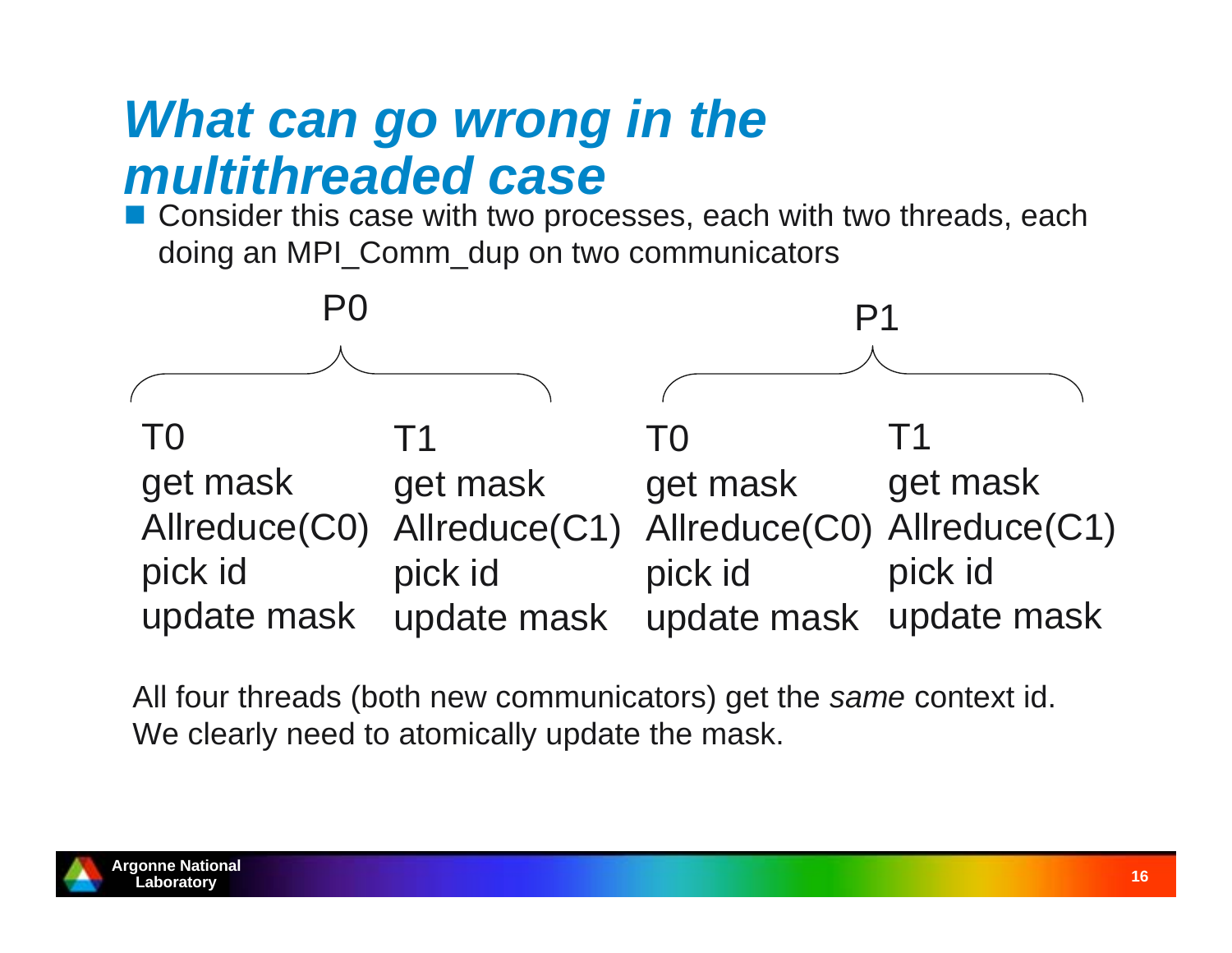#### *What can go wrong in the multithreaded case*

■ Consider this case with two processes, each with two threads:



Deadlock — Neither Allreduce will complete, so the lock will never be released

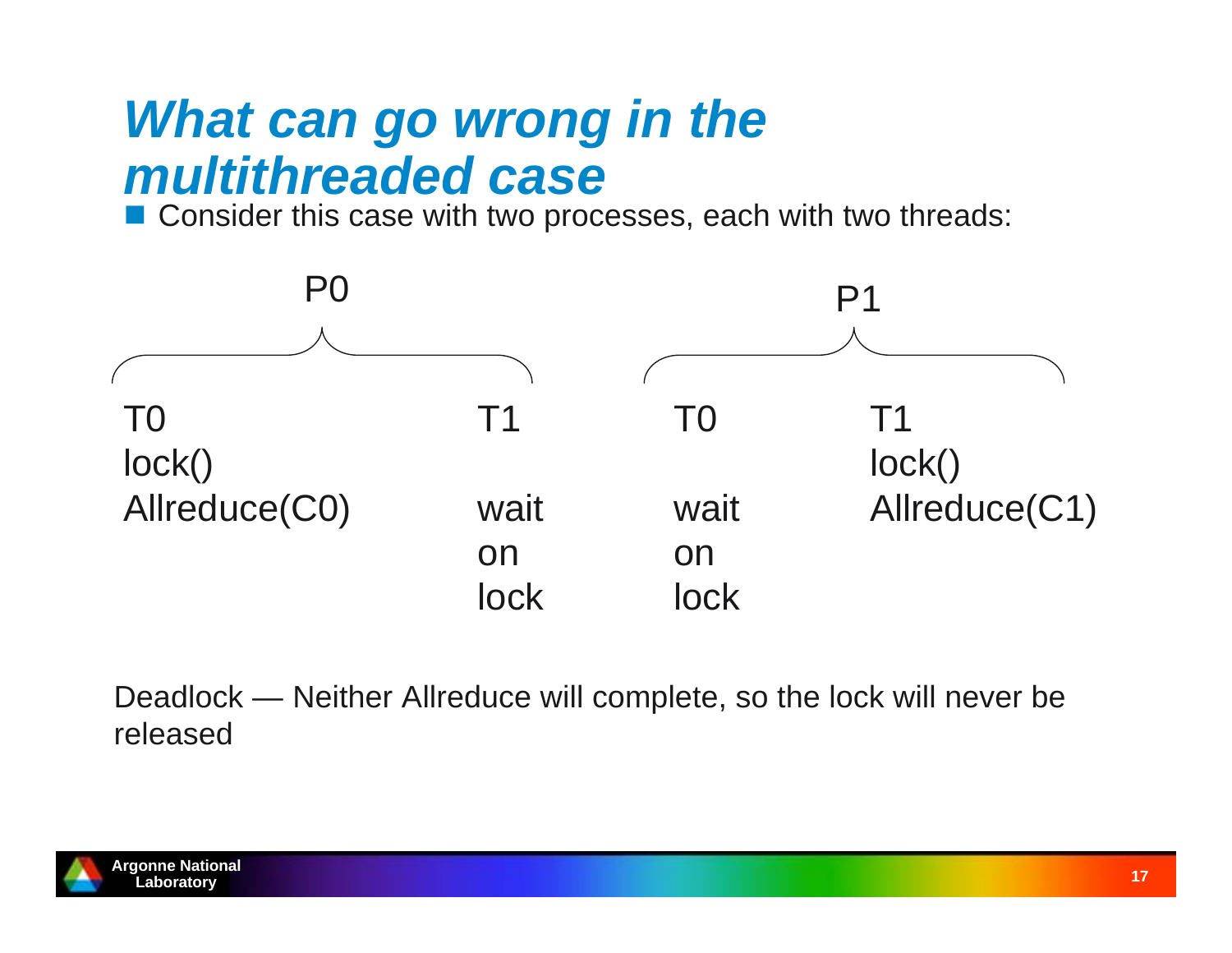# *An efficient algorithm*

- Definition of efficient
	- Requires no more communication between processes than the single-threaded algorithm in the common case (only one thread on each process creating a new communicator)
- Speculative approach
	- $-$  Try to succeed and have a backup plan on failure
	- RISC systems use this approach instead of atomic memory updates (load-link, store-conditional and similar names)

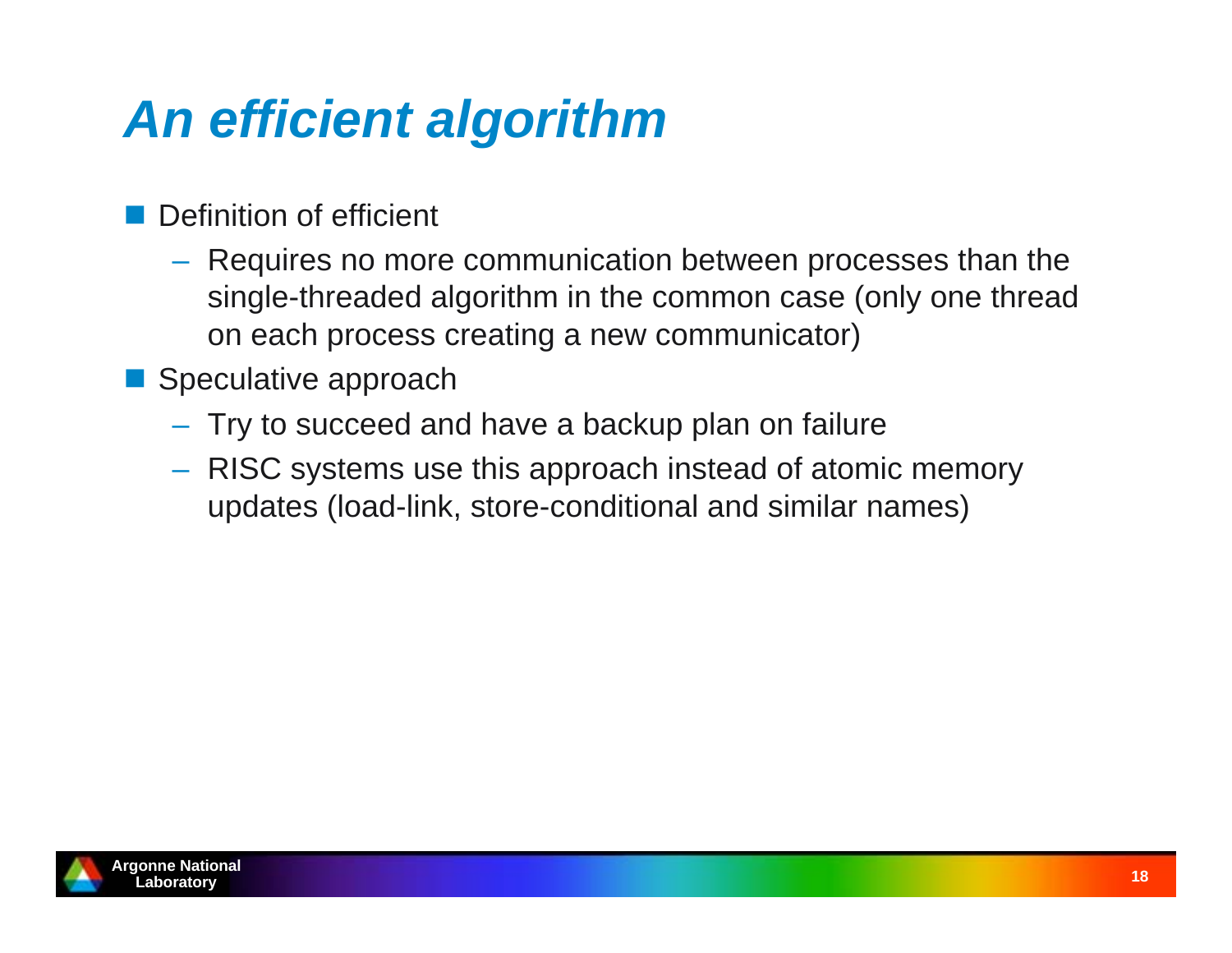# *The Idea*

- **Atomically** 
	- $-$  Keep track that the mask is in use
	- If mask was not in use,
		- *make a copy of the mask*
	- Else
		- *Use all zero bits for mask*
- MPI\_Allreduce(mask) (the regular algorithm)
- **If found a value (no process had all zeros)** 
	- Atomically
		- *Remove selected bit from mask*
		- *Clear in-use*
	- Return context value
- **Else**

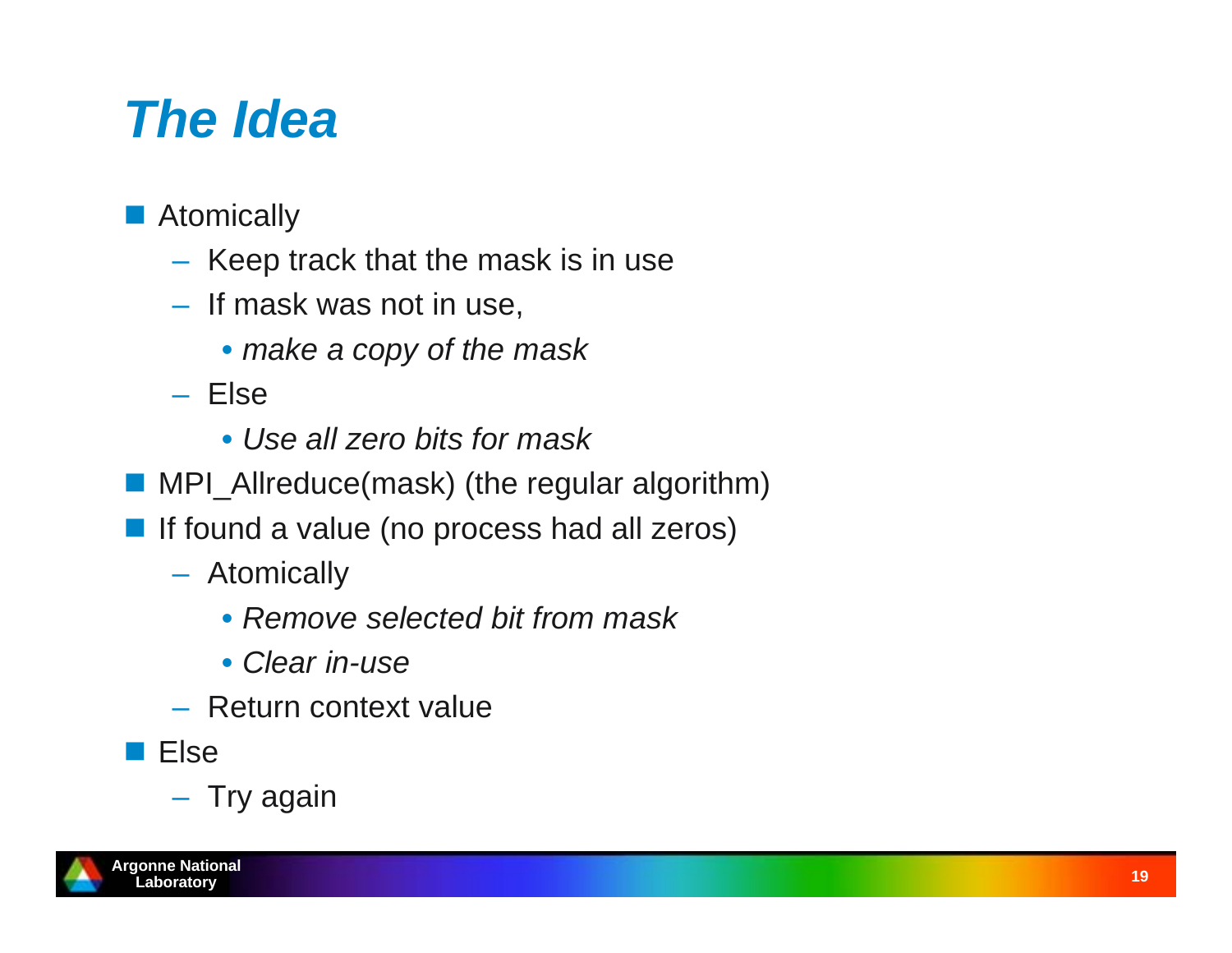# *What happens in the typical case?*

■ A single thread from each process is trying to get a new context id

- Gets mask (all processes get mask, none get zero masks)
- Allreduce finds a free bit
- All processes remove the same bit from their mask
- Context id returned
- Same communication cost as single-threaded algorithm
- Only two thread locks, an increment, test, decrement in addition to single-threaded algorithm

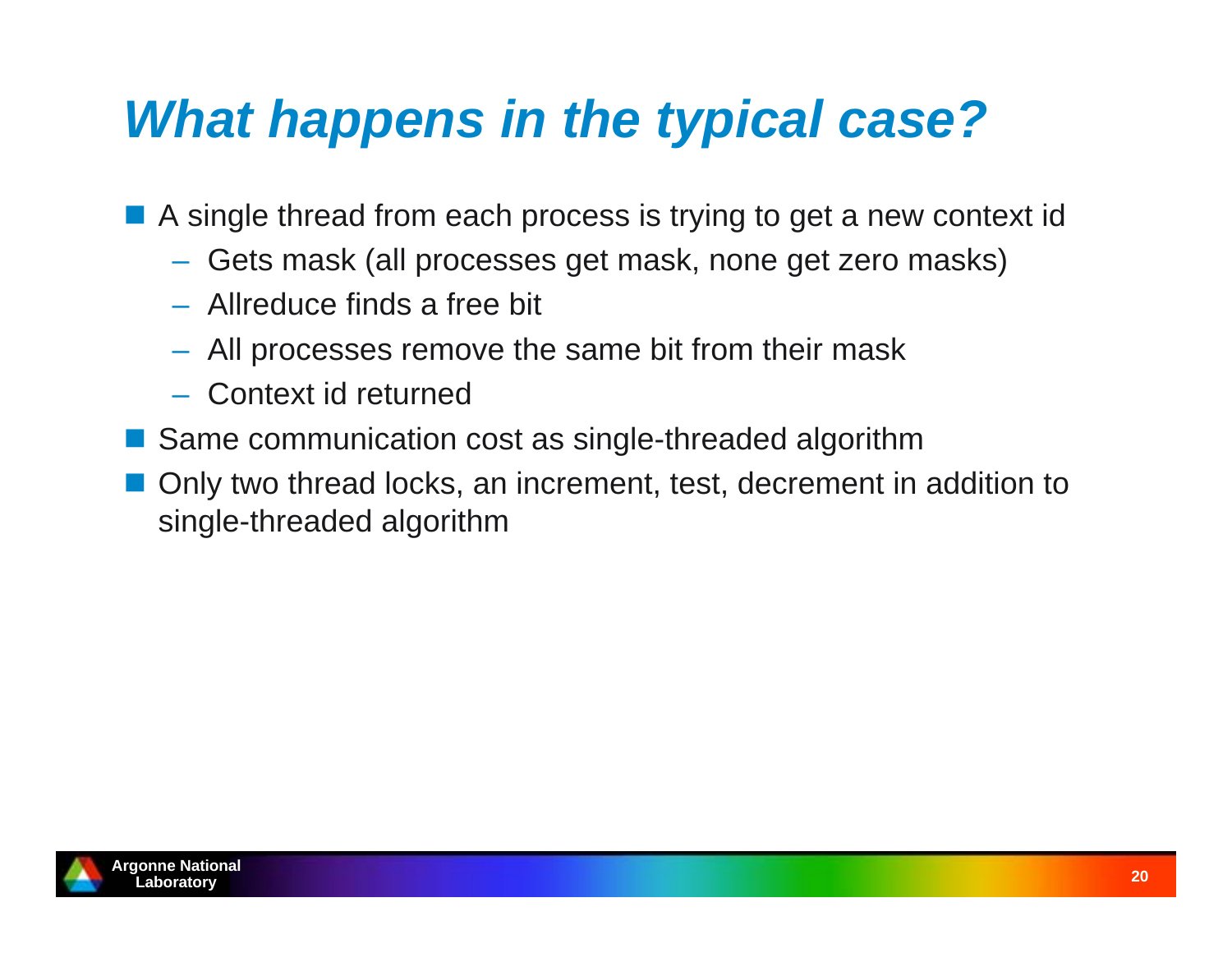### *What happens when there are competing threads?*

**How do we avoid this case:** 

- $-$  Each process has 2 threads, call them A and B
- On some processes, thread A call MPI\_Comm\_dup first, on others thread B calls MPI\_Comm\_dup first.
- As a result, some thread calling MPI\_Allreduce always provides a zero-mask because the other thread got to the mask first
- This is live lock (as opposed to dead lock) because the threads never stop working. They just never get anywhere…

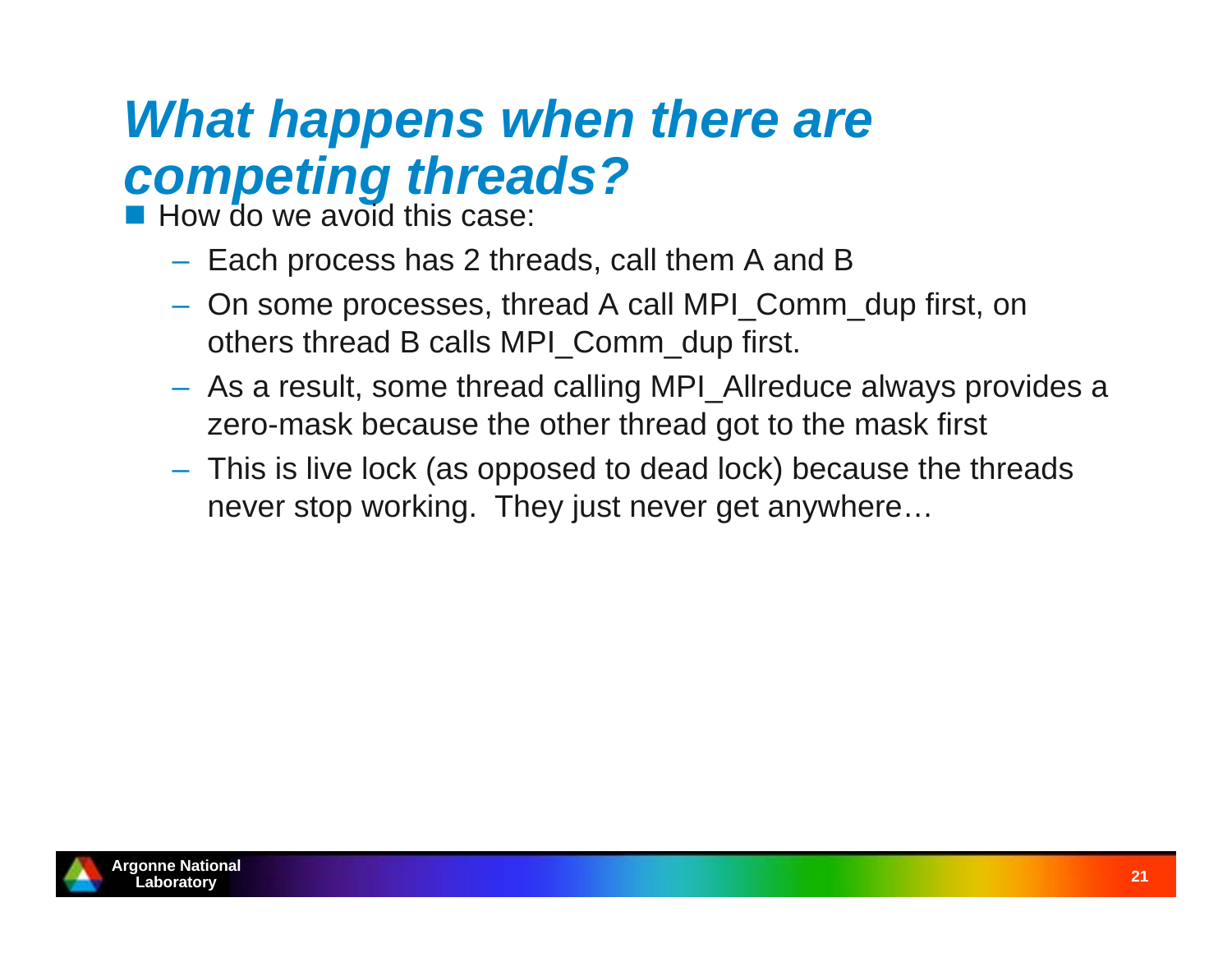# *Avoiding Live Lock*

- **Notally 10 When multiple threads discover that they are contending for the** same resource, they need to ensure that they can make progress.
	- One way to do this is to order the threads so that the group of threads (e.g., the "A" threads) is guaranteed to get access to the resource (the context id mask in our case)
	- We need a way to sort the threads that gives the same ordering for threads on different processes
- Use the context id of the *input* communicator
	- All processes have the same context id value for the same communicator
	- Let the thread with the minimum context id value take the mask
	- $-$  Repeat that test each iteration (in case a new thread arrives)

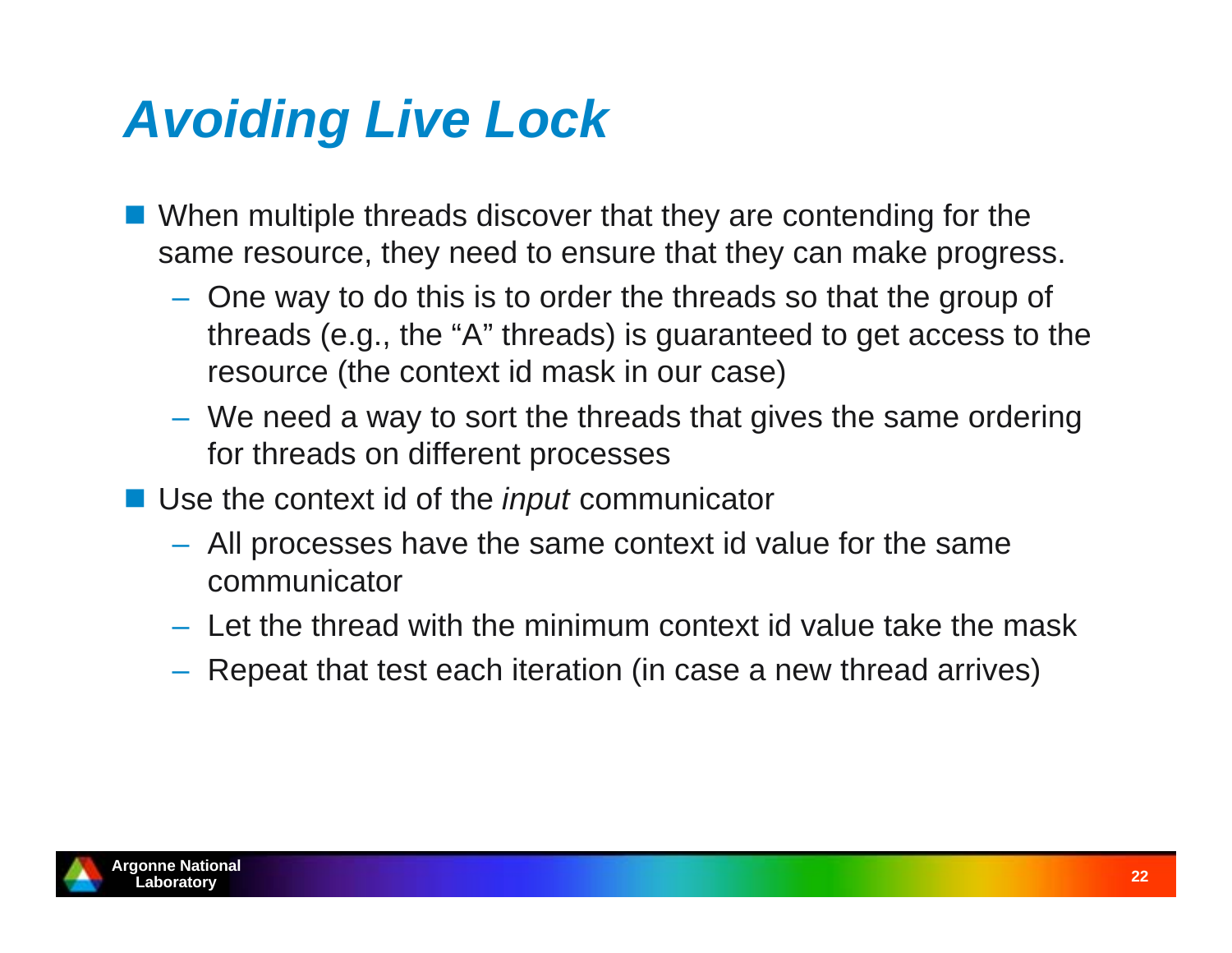#### *A Fast, Thread-Safe Context-Id Algorithm*

```
 /* global variables (shared among threads of a process) */
mask /* bit mask of context ids in use by a process */
mask in use /* flag; initialized to 0 */
lowestContextId /* initialized to MAXINT */
/* local variables (not shared among threads) */
local mask /* local copy of mask */
i_own_the_mask /* flag */
context id /* new context id; initialized to 0 */while (context id == 0) {
     Mutex_lock()
     if (mask_in_use || MyComm->contextid > lowestContextId) {
        local\_mask = 0 ; i\_own\_the\_mask = 0 lowestContextId = min(lowestContexId,MyComm->contextid)
     } else {
        local mask = mask ; mask in use = 1 ; i own the mask = 1
         lowestContextId = MyComm->contextid
  }
     Mutex_unlock()
    MPI_Allreduce(local_mask, MPI_BAND, MyComm)
    if (i own the mask) {
         Mutex_lock()
        if (local mask != 0) {
             context_id = location of first set bit in local_mask
             update mask
             if (lowestContextId == MyComm->contextid) {
                 lowestContextId = MAXINT;
  } }
        mask_in_use = 0 Mutex_unlock()
  } }
return context_id
```